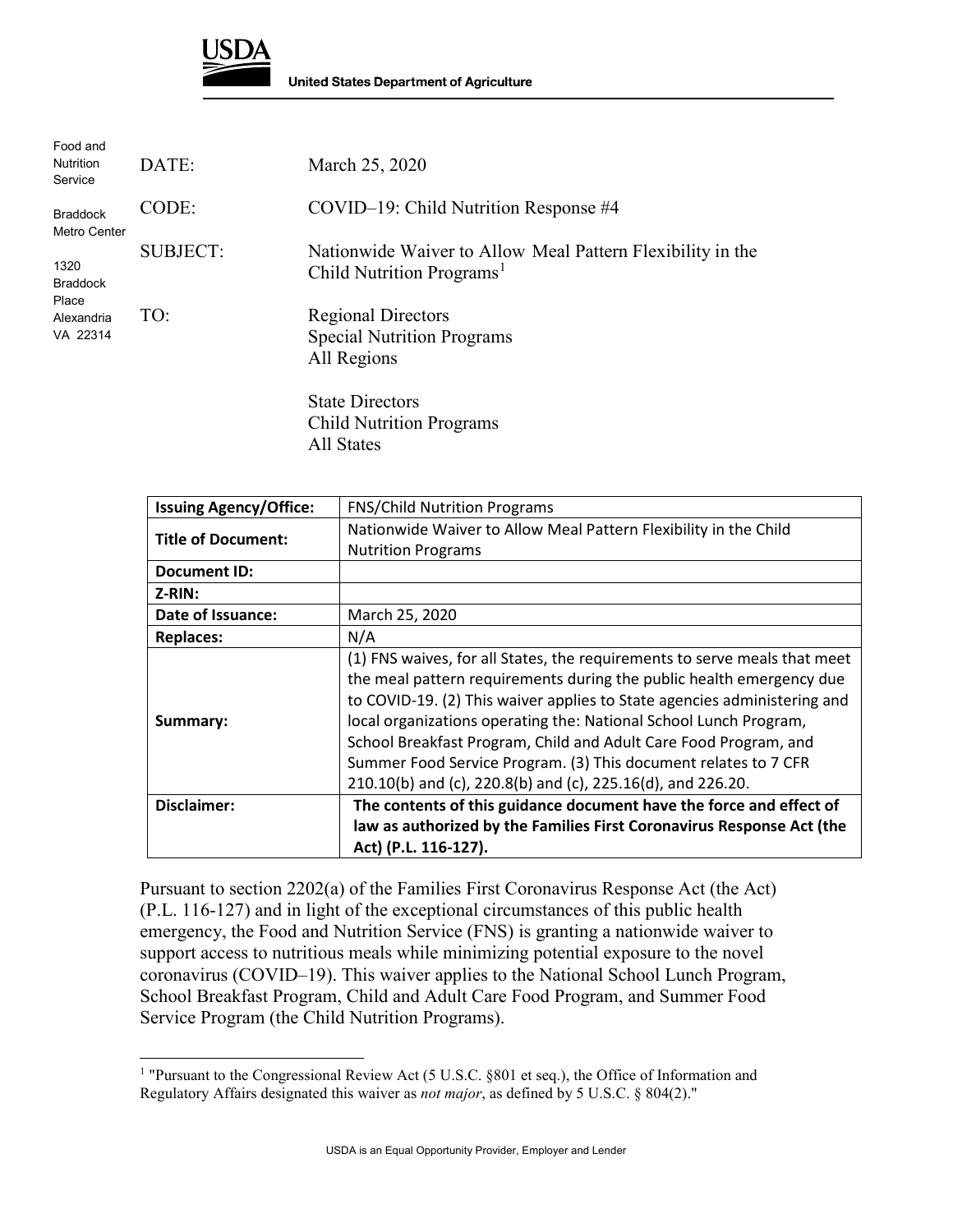Section 2202(a) of the Act permits the Secretary of Agriculture to establish a waiver for all States for the purposes of providing meals under the Child Nutrition Programs, with appropriate safety measures, as determined by the Secretary.

Under Program regulations at 7 CFR 210.10(b) and (c), 220.8(b) and (c), 225.16(d), and 226.20, Child Nutrition Program meals must meet meal pattern requirements. However, FNS recognizes that, in this public health emergency, appropriate safety measures are necessary. Therefore, FNS waives, for all States, the requirements at 7 CFR 210.10(b) and (c),  $220.8(b)$  and (c),  $225.16(d)$ , and  $226.20$ , to serve meals that meet the meal pattern requirements during the public health emergency.

Consistent with section 2202(a)(2) of the Act, this waiver is automatically available to all States that elect to use it, without further application. State agencies must inform their Regional Office if they elect to be subject to the waiver. However, in order to participate under this waiver, local Program operators must contact the State agency for approval to utilize this waiver.

When reviewing requests from local Program operators, the State agency should consider requests that are targeted and justified based upon disruptions to the availability of food products resulting from unprecedented impacts of COVID-19. FNS expects and strongly encourages Program operators to maintain and meet the nutrition standards for each Program to the greatest extent possible. FNS stands ready to provide technical assistance and to offer alternatives to help stakeholders meet meal patterns. As a reminder, Federal procurement regulations at 2 CFR 200.320(f) allow procurement by noncompetitive proposals when there is a public emergency.

State agencies should inform local Program operators of the availability of this waiver as quickly as possible, and work in partnership with them to determine if this waiver is necessary to ensure access to nutritious meals. The State agency must approve use of this waiver on a case-by-case basis, and must report to the FNS Regional Office when and where this waiver is in effect and for what food components.

This waiver is effective immediately and remains in effect until April 30, 2020 or until expiration of the federally declared public health emergency, whichever is earlier. FNS is offering this flexibility in short term increments and will reevaluate the continued need for the waiver as the situation continues to evolve.

As required by section 2202(d), each State that elects to be subject to this waiver must submit a report to the Secretary not later than 1 year after the date such State received the waiver. The report must include:

- A summary of the use of this waiver by the State agency and local Program operators, and
- A description of whether and how this waiver resulted in improved services to Program participants.